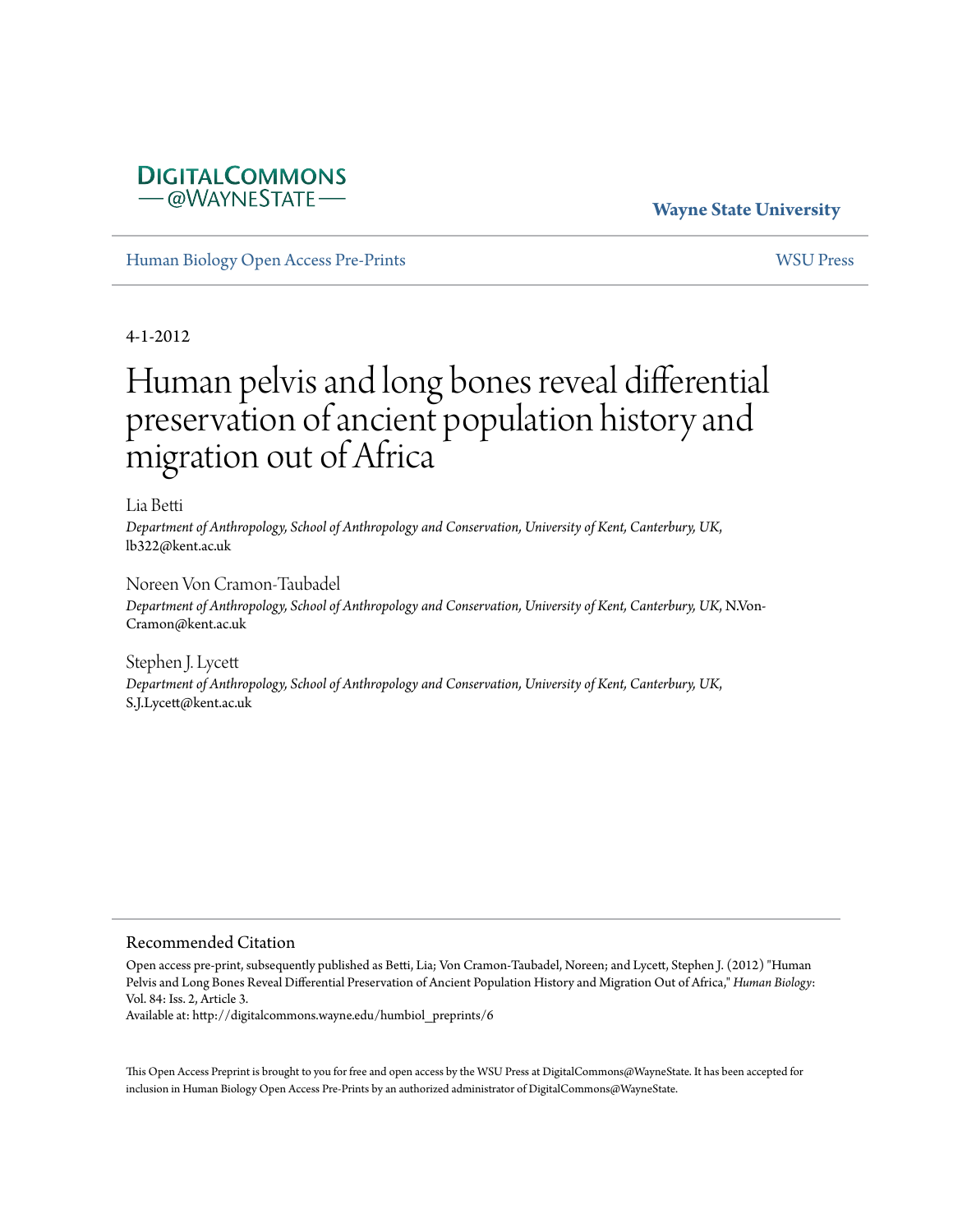# **Human pelvis and long bones reveal differential preservation of ancient population history and migration out of Africa**

# LIA BETTI<sup>1</sup>, NOREEN VON CRAMON-TAUBADEL<sup>1</sup>, AND STEPHEN J. LYCETT<sup>1</sup>

<sup>1</sup>Department of Anthropology, School of Anthropology and Conservation, University of Kent, Canterbury, UK.

Keywords: serial founder effect; out of Africa; anatomically modern humans; pelvis;

Running Header: Pelvic shape reflects population history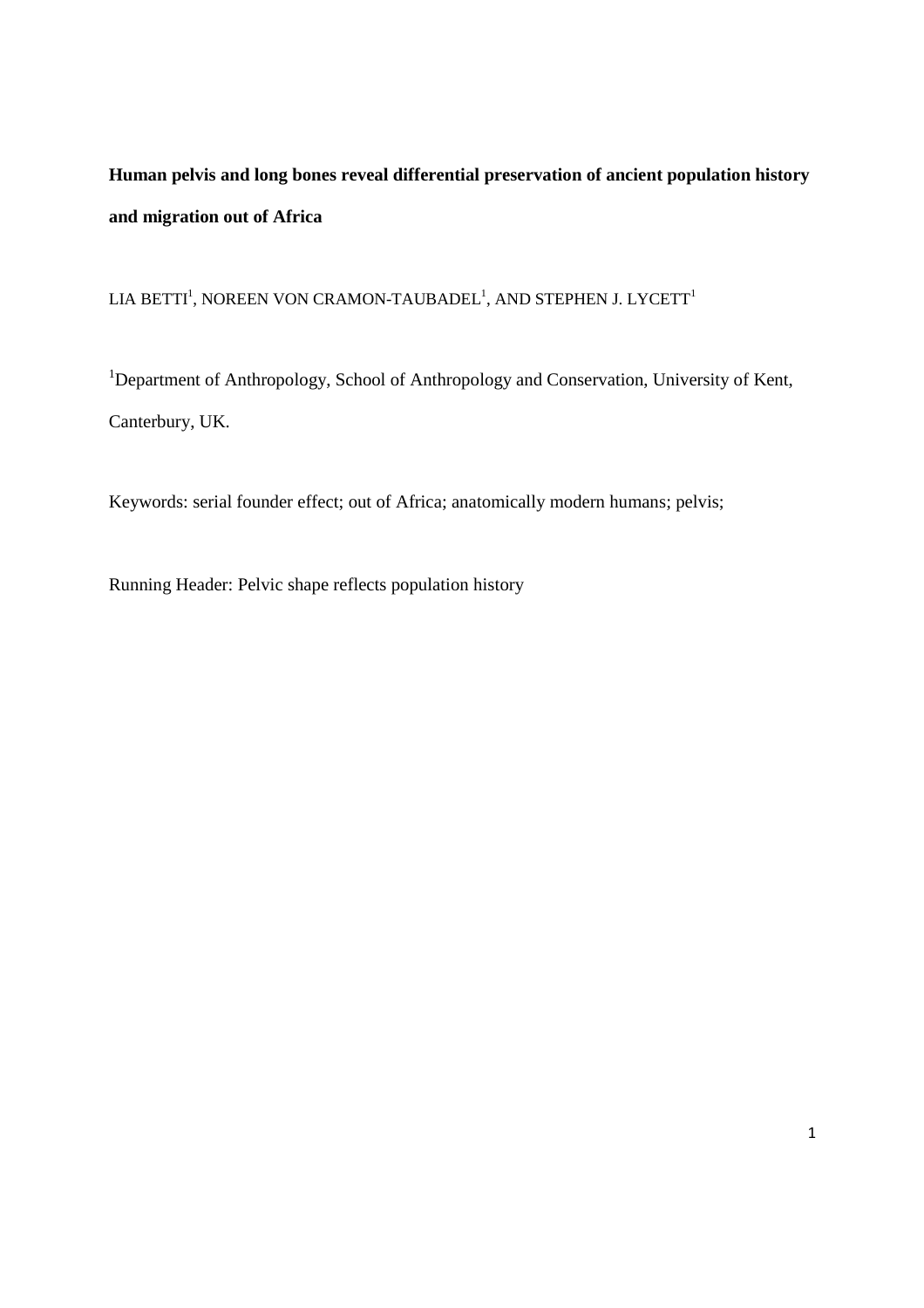### **Abstract**

One of the main events in the history of our species has been our expansion out of Africa. A clear signature of this expansion has been found on global patterns of neutral genetic variation, whereby a serial founder effect accompanied the colonization of new regions, in turn creating a within-population decrease in neutral genetic diversity with increasing distance from Africa. This same distinctive pattern has also been described for cranial and dental morphological variation in human populations distributed across the globe. Here, we used a dataset of postcranial linear measurements for 30 globally distributed human populations, and a climatic dataset of minimum annual temperature, maximum annual temperature, and precipitation in order to separate for the first time the relative effect of neutral demographic processes and climatic selection on four long (limb) bones (femur, tibia, radius and humerus) versus the pelvic bones of the human appendicular skeleton. We implemented a stepwise regression procedure in which phenotypic variance is assumed to be affected by the iterative founder events that accompanied human expansion from Africa, as well as by climate. This model included, as independent factors, geographic distance from central Africa, the three climatic variables, and all possible interactions between the three climatic variables. We excluded all non-significant factors by backward stepwise elimination with the aim of identifying the minimal model significantly explaining variation in the phenotypic data. Our results indicate a sharp difference in the way the pelvis and the limb bones reflect the neutral signature of the out-of-Africa expansion. Consistent with previous analyses of the cranium and dentition, pelvic shape variation shows a significant withinpopulation decrease with increasing distance from Africa. However, no such pattern could be found in the long bones. Rather, in the case of both the tibia and the femur, a significant